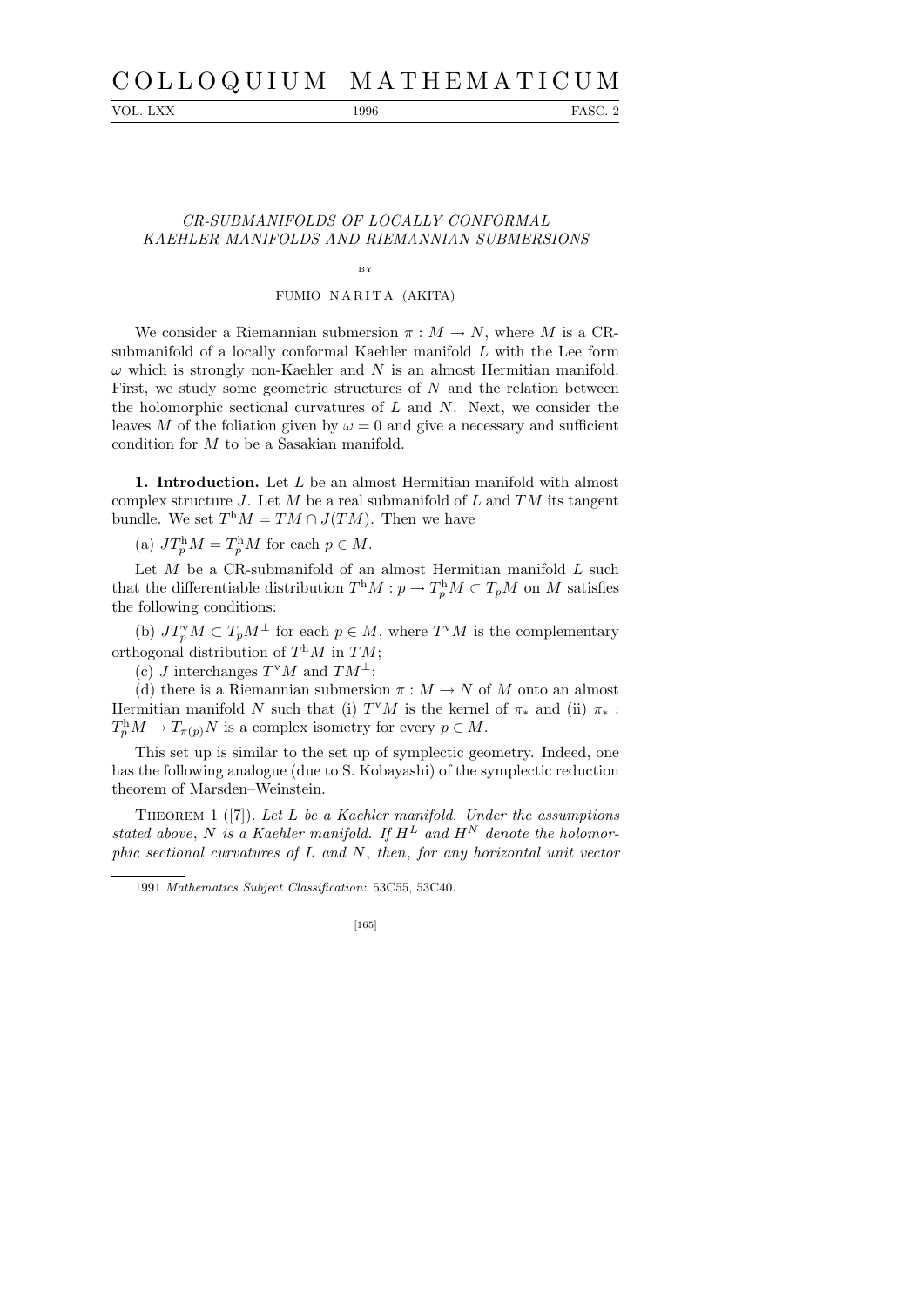$X \in T^{\text{h}}M$ , we have

$$
H^{L}(X) = H^{N}(\pi_{*}X) - 4|\sigma(X, X)|^{2},
$$

where  $\sigma$  denotes the second fundamental form of M in L.

In the above theorem,  $L$  is a Kaehler manifold. In this paper, we consider the case where  $L$  is a locally conformal Kaehler manifold which is strongly non-Kaehler. Then  $T^{v}M$  is integrable [3]. Let  $B^{h}$ ,  $B^{v}$  and  $B^{\perp}$  be the horizontal part, the vertical part and the normal part of the Lee vector field B respectively. First, we show the following theorem:

THEOREM 2. Under the assumptions (a)–(d), assume further that L is a locally conformal Kaehler manifold. Then the Lee vector field  $B \in T^hM \oplus T^hM$  $TM^{\perp}$  and for any horizontal unit vector  $X \in T^{\text{h}}M$ , we have

$$
H^{L}(X) = H^{N}(\pi_{*}X) - 3|A_{X}JX|^{2} - |\sigma(X,X)|^{2},
$$

where  $\sigma$  is the second fundamental form of M in L and A is the integrability tensor with respect to  $\pi$ . Moreover, if we assume in addition that the horizontal component  $B^h$  of the Lee vector field B is basic and dim  $N \geq 4$  then  $N$  is also a locally conformal Kaehler manifold. In particular, if  $L$  is a generalized Hopf manifold and if the Lee vector field B is basic and horizontal then N is also a generalized Hopf manifold.

Next, we consider the case where the Lee vector field  $B \in TM^{\perp}$ .

THEOREM 3. Under the assumptions  $(a)$ – $(d)$ , if L is a locally conformal Kaehler manifold and  $B \in TM^{\perp}$ , then N is a Kaehler manifold.

THEOREM 4. Under the assumptions (a)–(d), if L is a  $P_0K$ -manifold and M is a totally umbilical submanifold whose mean curvature vector is parallel and  $B \in TM^{\perp}$ , then N is a locally symmetric Kaehler manifold and the holomorphic sectional curvature  $H^N$  of N is  $H^N(\widetilde{X}) > 0$ , where  $\widetilde{X}$ is any unit tangent vector.

Next, let L be a locally conformal Kaehler manifold which is strongly non-Kaehler,  $\omega$  the Lee form and M the distribution defined by  $\omega = 0$ . Since  $d\omega = 0$ , M is integrable. Let M be a maximal connected integral submanifold of  $M$ , that is,  $M$  is an orientable hypersurface of  $L$ . Then  $M$ is a CR-submanifold satisfying (a)–(c) such that  $TM^{\perp} = \{B\}$  and  $T^{v}M =$  ${JB}$ . In the case where L is  $P_0K$ -manifold, we get the following theorem.

THEOREM 5. Let L be a complete  $P_0K$ -manifold and M a maximal connected integral submanifold of  $M$ . Let  $N$  be an almost Hermitian manifold and  $\pi : M \to N$  be a Riemannian submersion satisfying the condition (d). Then N is isometric to the complex projective space  $P_m(\mathbb{C})$ .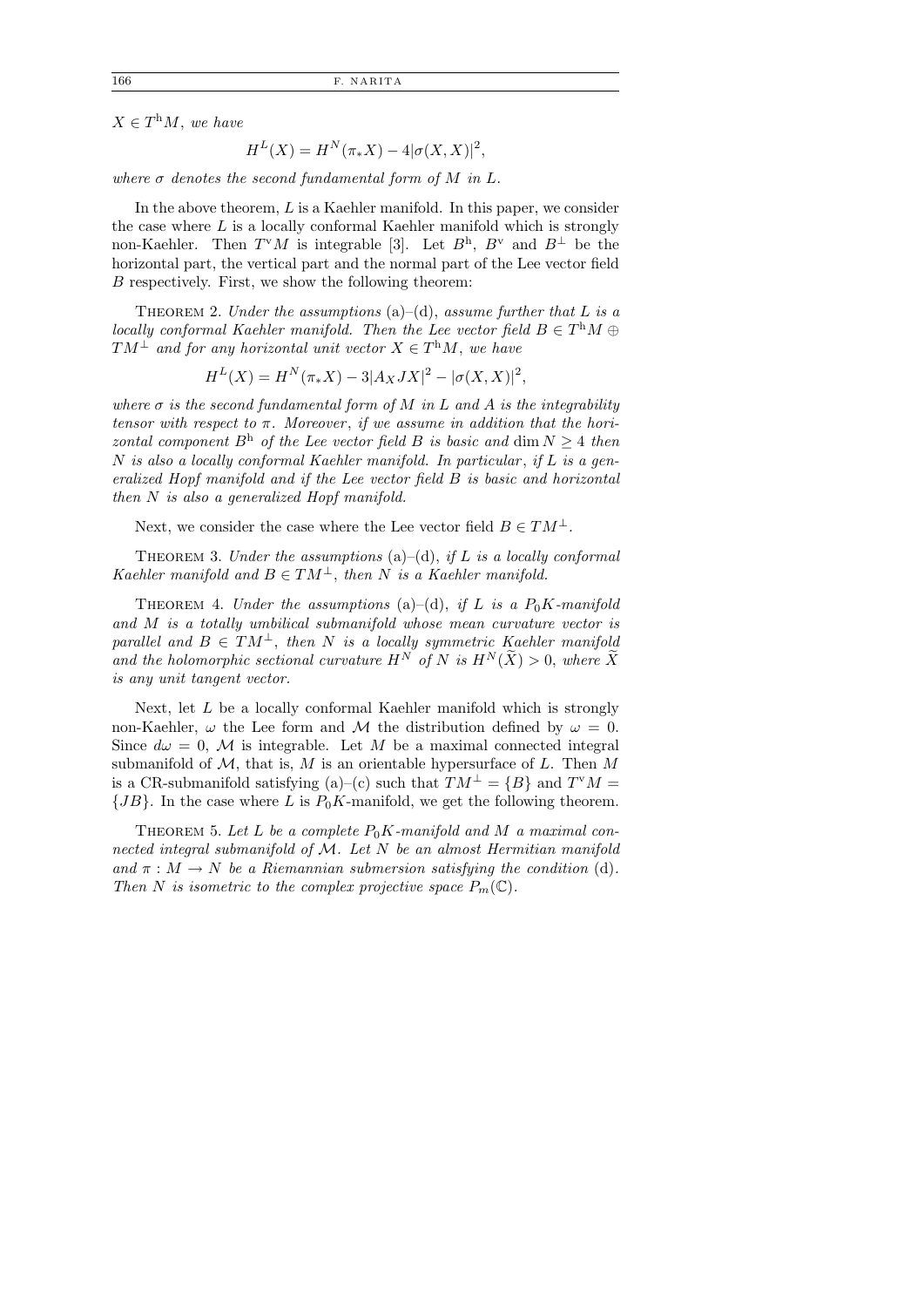*KAEHLER MANIFOLDS* 167

It is known that every orientable hypersurface of an almost Hermitian manifold has an almost contact metric structure  $(\phi, V, \eta, g)$  (see [2], [17]). We show the following theorem:

THEOREM 6. Let L be a locally conformal Kaehler manifold and M a maximal connected integral submanifold of M. Then  $(M, \phi, V, \eta, q)$  is a Sasakian manifold if and only if

$$
k = \left(\frac{1}{2}\sqrt{\omega(B)} - 1\right)g + \alpha\eta \otimes \eta,
$$

where k is the second fundamental form of M and  $\alpha$  is a function.

 $R \text{ e m a r k 1. (I) In [17], I. Vaisman proved that if L is a locally conformal.}$ Kaehler manifold with parallel Lee form, then a maximal connected integral submanifold M of M is a totally geodesic submanifold of L and M is a Sasakian manifold. In Theorem 6, we obtain a necessary and sufficient condition for  $M$  to be a Sasakian manifold without the assumption that the Lee form is parallel.

(II) It is known that if  $M$  is an orientable hypersurface of a Kaehler manifold L, then the induced almost contact metric structure  $(\phi, V, \eta, g)$  is Sasakian if and only if  $k = -g + \alpha \eta \otimes \eta$ , where k is the second fundamental form of M and  $\alpha$  is a function [14]. When L is a locally conformal Kaehler manifold, from Theorem 6 we obtain a similar result.

2. Preliminaries. Let L be an almost Hermitian manifold with metric g, complex structure J and fundamental 2-form  $\Omega$ . The manifold L will be called a *locally conformal Kaehler manifold* if every  $x \in L$  has an open neighborhood U with a differentiable function  $\gamma: U \to \mathbb{R}$  such that  $g'_U =$  $e^{-\gamma}g|_U$  is a Kaehler metric on U. The locally conformal Kaehler manifold L is characterized by

$$
(1) \t\t d\Omega = \omega \wedge \Omega, \t d\omega = 0,
$$

where  $\omega$  is a globally defined 1-form on L. We call  $\omega$  the Lee form. Since for dim  $L = 2$  we have  $d\Omega = 0$ , we may suppose dim  $L \geq 4$ . Next we define the Lee vector field B by

$$
(2) \t\t g(X, B) = \omega(X).
$$

The Weyl connection  $W\nabla$  is the linear connection defined by

(3) 
$$
{}^W\nabla_X Y := \nabla_X Y - \frac{1}{2}\omega(X)Y - \frac{1}{2}\omega(Y)X + \frac{1}{2}g(X,Y)B,
$$

where  $\nabla$  is the Levi-Civita connection of g. It is shown in [15] that an almost Hermitian manifold  $L$  is a locally conformal Kaehler if and only if there is a closed 1-form  $\omega$  on L such that

$$
(4) \t\t W\nabla_X J = 0.
$$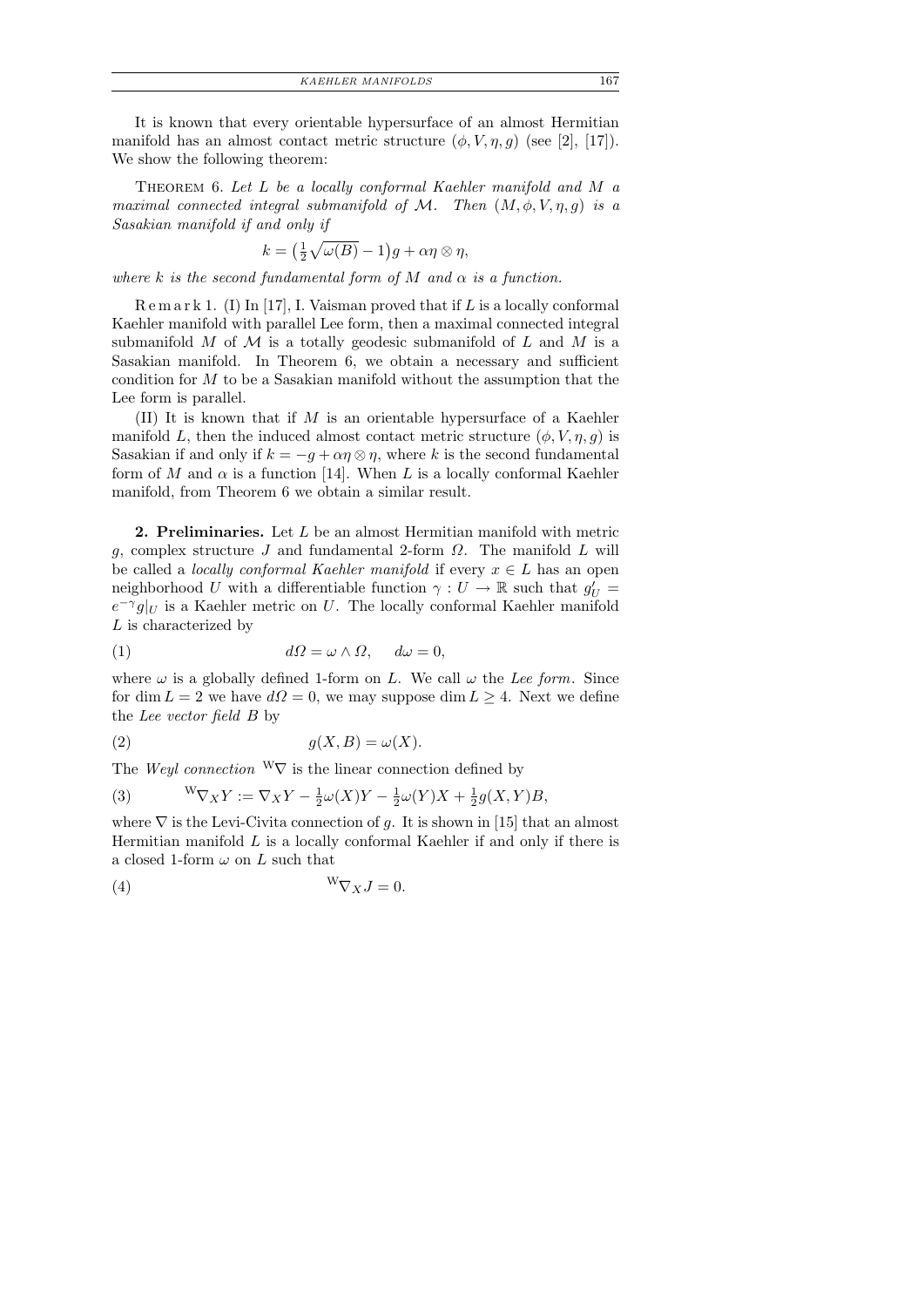The equation (4) is equivalent to

(5) 
$$
\nabla_X JY - \frac{1}{2}\omega(JY)X + \frac{1}{2}g(X,JY)B
$$

$$
= J\nabla_X Y - \frac{1}{2}\omega(Y)JX + \frac{1}{2}g(X,Y)JB,
$$

where  $X$  and  $Y$  are vector fields on  $L$ .

The Riemannian curvature tensor field  $R^L$  of L is given by

(6) 
$$
R^{L}(X,Y) = \nabla_{X}\nabla_{Y} - \nabla_{Y}\nabla_{X} - \nabla_{[X,Y]}.
$$

We set

 $(7)$ 

$$
R^L(W, Z, X, Y) = g(R^L(X, Y)Z, W).
$$

Let  ${}^{\mathbf{W}}R$  be the curvature tensor field of the Weyl connection  ${}^{\mathbf{W}}\nabla$ . Then  $(X, Y)Z$ 

$$
= RL(X,Y)Z - \frac{1}{2}\{ [(\nabla_X \omega)Z + \frac{1}{2}\omega(X)\omega(Z)]Y
$$
  
 
$$
- [( \nabla_Y \omega)Z + \frac{1}{2}\omega(Y)\omega(Z)]X - g(Y,Z)(\nabla_X B + \frac{1}{2}\omega(X)B)
$$
  
 
$$
+ g(X,Z)(\nabla_Y B + \frac{1}{2}\omega(Y)B) \} - \frac{1}{4}|\omega|^2(g(Y,Z)X - g(X,Z)Y),
$$

where  $X, Y$  and  $Z$  are any vector fields on  $L$  [18].

A locally conformal Kaehler manifold  $(L, J, g)$  is said to be a *generalized* Hopf manifold if the Lee form is parallel, that is,  $\nabla \omega = 0$  ( $\omega \neq 0$ ). A generalized Hopf manifold is called a  $P_0K$ -manifold if the Weyl curvature tensor is zero, that is,  ${}^{\text{W}}R(X,Y) = 0$ . In this paper, we consider the case where  $L$  is a locally conformal Kaehler manifold which is strongly non-Kaehler in the sense that  $d\Omega \neq 0$  (and so  $\omega \neq 0$ ) at every point of L.

The *Hopf manifolds* are defined as  $H_{\lambda}^{n} = (\mathbb{C}^{n} - \{0\})/\Delta_{\lambda}, n > 1$ , where  $\mathbb C$  is the complex plane,  $\lambda \in \mathbb C, |\lambda| \neq 0, 1$  and  $\Delta_{\lambda}$  is the group generated by the transformation  $z \mapsto \lambda z$ ,  $z \in \mathbb{C}^n - \{0\}$  (see [15]). On the manifold  $H_{\lambda}^n$ , we consider the Hermitian metric

$$
ds^{2} = \frac{1}{\sum_{k=1}^{n} z^{k} \overline{z}^{k}} \sum_{j=1}^{n} dz^{j} \otimes d\overline{z}^{j},
$$

where  $z^j$   $(j = 1, ..., n)$  are complex Cartesian coordinates on  $\mathbb{C}^n$ . The Hopf manifold  $H_{\lambda}^{n}$  is an example of a  $P_{0}K$ -manifold which is strongly non-Kaehler.

Let  $M$  be a submanifold of a Riemannian manifold  $L$ . We denote by the same  $g$  the Riemannian metric tensor field induced on  $M$  from that of  $L$ . Let  $\nabla^M$  denote covariant differentiation of M. Then the Gauss formula for  $M$  is written as

(9) 
$$
\nabla_X Y = \nabla_X^M Y + \sigma(X, Y)
$$

for any vector fields X, Y tangent to M, where  $\sigma$  denotes the second fundamental form of  $M$  in  $L$ . Let  $M$  be an n-dimensional submanifold of  $L$ .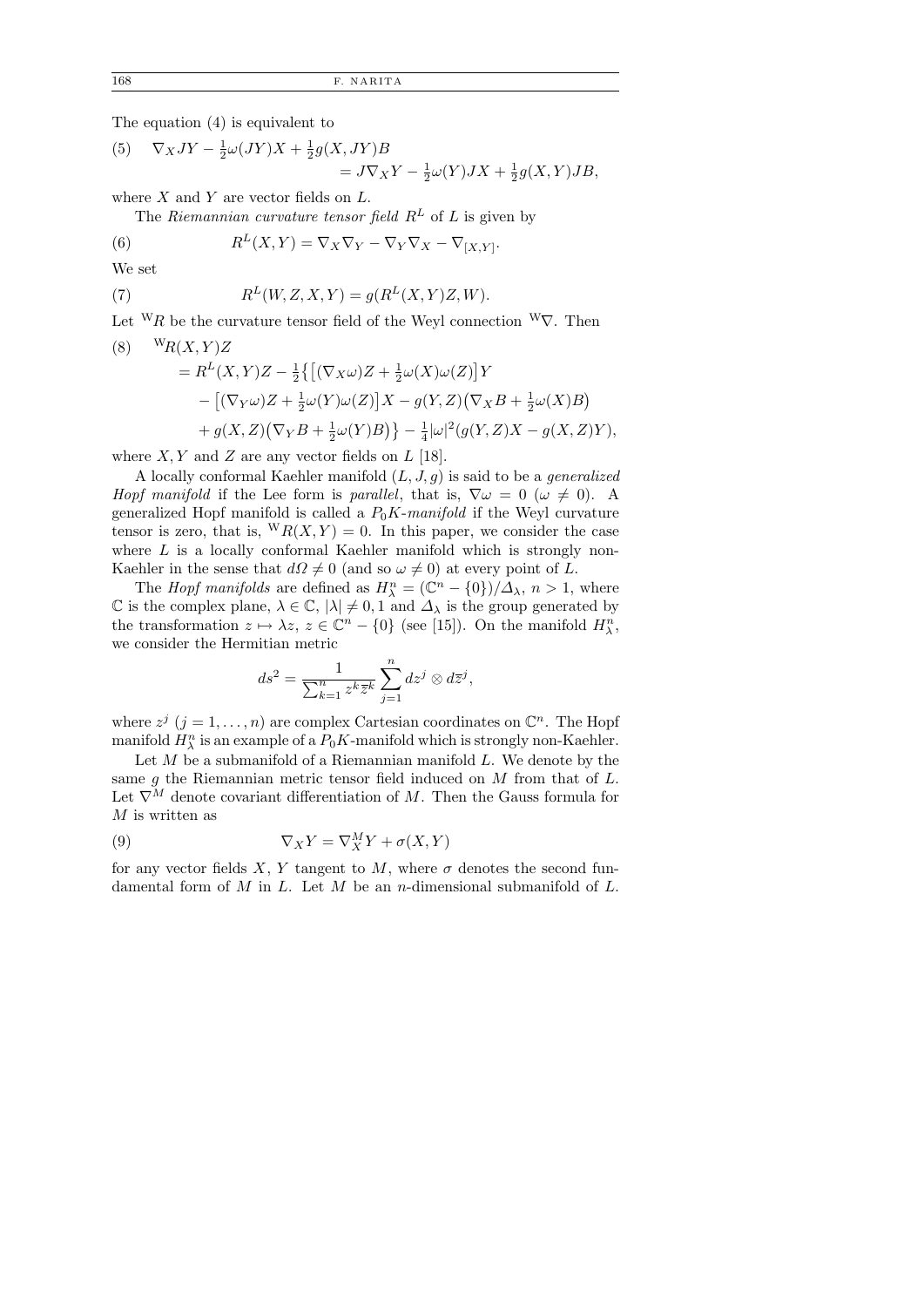The mean curvature vector  $\rho$  of M is defined by  $\rho = \frac{1}{n}$  $\frac{1}{n}$  trace( $\sigma$ ). A submanifold M is called *totally umbilical* if the second fundamental form  $\sigma$ satisfies  $\sigma(X, Y) = g(X, Y)\varrho$ . A submanifold M is called totally geodesic if the second fundamental form vanishes identically, that is,  $\sigma = 0$ .

Let  $R^M$  be the Riemannian curvature tensor field of M. Then we have the equation of Gauss

(10) 
$$
R^{L}(W, Z, X, Y) = R^{M}(W, Z, X, Y) + g(\sigma(X, Z), \sigma(Y, W)) - g(\sigma(Y, Z), \sigma(X, W)).
$$

Let  $N$  be an almost Hermitian manifold with almost complex structure  $J'$  and  $\pi : M \to N$  a Riemannian submersion such that  $TM \cap J(TM)$  is the horizontal part of TM and, at each point  $p \in M$ ,  $\pi_*$  is a complex isometry of  $T_p^{\text{h}}M = T_pM \cap J(T_pM)$  onto  $T_{\pi(p)}N$ . Let X denote a tangent vector at  $p \in M$ . Then X decomposes as  $\mathcal{V}X + \mathcal{H}X$ , where  $\mathcal{V}X$  is tangent to the fiber through p and  $\mathcal{H}X$  is perpendicular to it. We define tensors T and A associated with the submersion by

(11) 
$$
T_X Y := \mathcal{V} \nabla_{\mathcal{V} X}^M \mathcal{H} Y + \mathcal{H} \nabla_{\mathcal{V} X}^M \mathcal{V} Y,
$$

(12) 
$$
A_X Y := \mathcal{V} \nabla^M_{\mathcal{H} X} \mathcal{H} Y + \mathcal{H} \nabla^M_{\mathcal{H} X} \mathcal{V} Y,
$$

for any vector fields  $X, Y$  on  $M$ . Then  $T$  and  $A$  have the following properties [11].

(i)  $T_X$  and  $A_X$  are skew symmetric linear operators on the tangent space of M, and interchange the horizontal and vertical parts.

(ii)  $T_X = T_{\mathcal{V}X}$  while  $A_X = A_{\mathcal{H}X}$ .

(iii) For V, W vertical,  $T_V W$  is symmetric, that is,  $T_V W = T_W V$ . For X, Y horizontal,  $A_X Y$  is skew symmetric, that is,  $A_X Y = -A_Y X$ .

A vector field X on M is said to be *basic* if X is horizontal and  $\pi$ -related to a vector field  $\overline{X}$  on N. Every vector field  $\overline{X}$  on N has a unique horizontal lift X to M, and X is basic. We denote it by  $X = h.l.(X)$ .

LEMMA 1 ([11]). Let X and Y be any basic vector fields on M. Then

(i)  $g(X, Y) = \overline{g}(\widetilde{X}, \widetilde{Y}) \circ \pi;$ 

(ii)  $\mathcal{H}[X, Y]$  is the basic vector field corresponding to  $[\widetilde{X}, \widetilde{Y}];$ 

(iii)  $\mathcal{H}\nabla^M_XY$  is the basic vector field corresponding to  $\nabla^N_{\tilde{X}}\tilde{Y}$ , where  $\overline{g}$  is the metric of N and  $\nabla^N$  is the covariant differentiation on N.

Let  $R^N$  denote the curvature tensor field of N. The horizontal lift of the curvature tensor  $R^N$  of N will also be denoted by  $R^N$ . We recall the following curvature identity which will be needed in the sequel:

(13) 
$$
R^{M}(W, Z, X, Y) = R^{N}(\widetilde{W}, \widetilde{Z}, \widetilde{X}, \widetilde{Y}) - g(A_{Y}Z, A_{X}W) + g(A_{X}Z, A_{Y}W) + 2g(A_{X}Y, A_{Z}W),
$$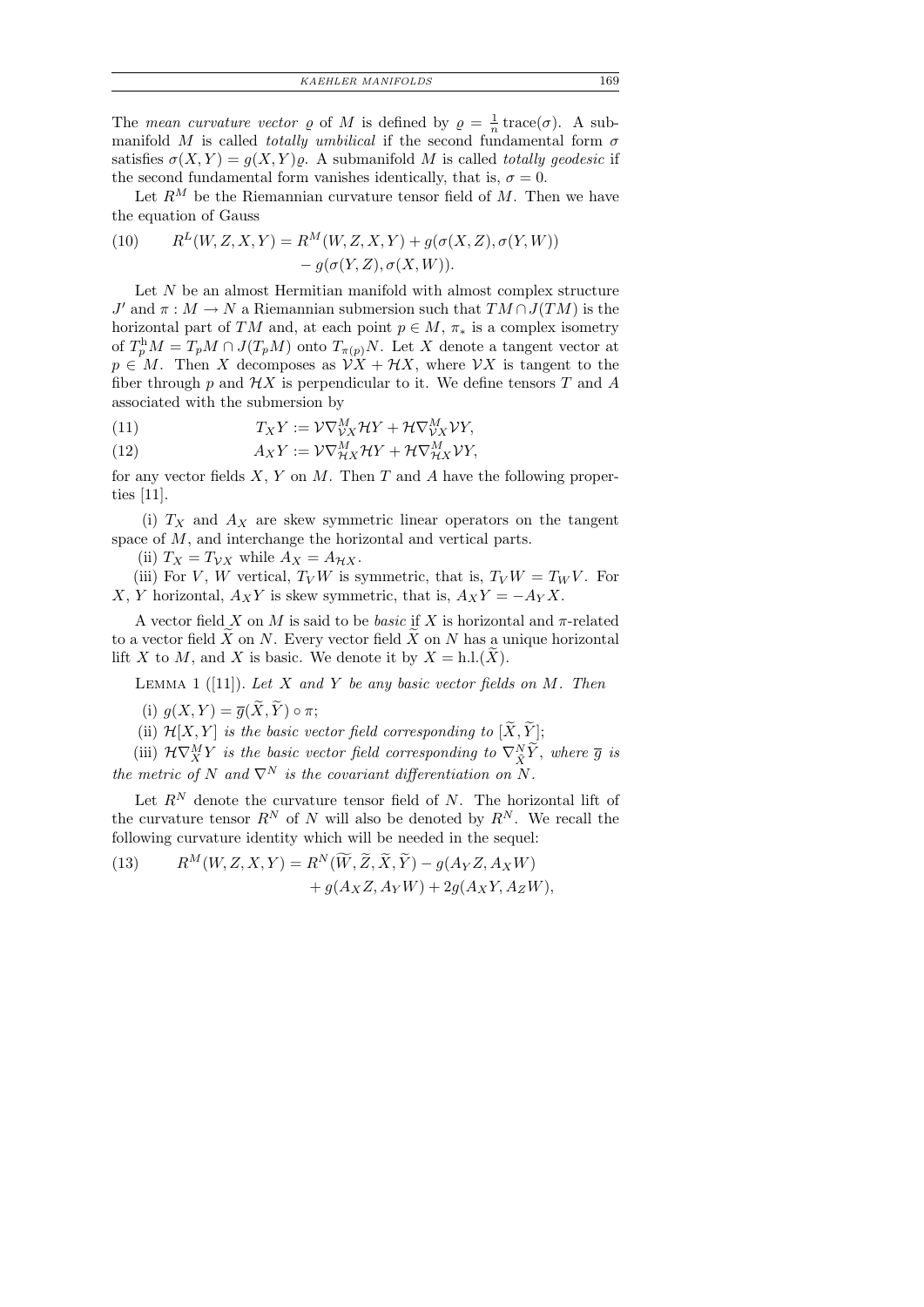where  $X, Y, Z, W$  are any basic vector fields on  $M$ . As before, this result is proven in [11].

Let  $X$  and  $Y$  be any basic vector fields on  $M$ . We define the operator  $\overline{\nabla}^N$  by

(14) 
$$
\overline{\nabla}_X^N Y := \mathcal{H} \nabla_X^M Y.
$$

Then, by Lemma 1(iii),  $\overline{\nabla}_X^N Y$  is a basic vector field and

(15) 
$$
\pi_*(\overline{\nabla}^N_X Y) = \nabla^N_{\tilde{X}} \tilde{Y}.
$$

Next, we give the definition of a Sasakian manifold. A Riemannian manifold  $(M, g)$  is said to be a Sasakian manifold if there exist a tensor field  $\phi$  of type  $(1, 1)$ , a unit vector field V and a 1-form  $\eta$  such that

 $\phi V = 0$ ,  $\eta(\phi X) = 0$ ,  $\phi^2 X = -X + \eta(X) V$ ,

(16) 
$$
g(\phi X, \phi Y) = g(X, Y) - \eta(X)\eta(Y),
$$

$$
(\nabla_X^M \phi)Y = g(X, Y)V - \eta(Y)X,
$$

for any vector fields  $X, Y$  on  $M$  [2].

**3. Proof of Theorem 2.** We put  $B = B^h + B^v + B^{\perp}$ , where  $B^h, B^v$ and  $B^{\perp}$  are the horizontal part, the vertical part and the normal part of the Lee vector field B respectively.

From  $(9)$  and  $(12)$ , for any horizontal vector fields X and Y, we have

(17) 
$$
\nabla_X Y = \mathcal{H} \nabla_X^M Y + A_X Y + \sigma(X, Y).
$$

Since  $M$  is a CR-submanifold of  $L$ , using (5) and (17), we obtain

(18) 
$$
\mathcal{H}\nabla_X^M JY - \frac{1}{2}\omega(JY)X + \frac{1}{2}g(X,JY)B^{\mathrm{h}} = J\mathcal{H}\nabla_X^M Y - \frac{1}{2}\omega(Y)JX + \frac{1}{2}g(X,Y)JB^{\mathrm{h}} \in T^{\mathrm{h}}M,
$$

(19) 
$$
A_X JY + \frac{1}{2}g(X, JY)B^{\nu} = J\sigma(X, Y) + \frac{1}{2}g(X, Y)JB^{\perp} \in T^{\nu}M
$$
,

(20)  $\sigma(X, JY) + \frac{1}{2}g(X, JY)B^{\perp} = JA_XY + \frac{1}{2}$  $\frac{1}{2}g(X,Y)JB^{\mathrm{v}} \in TM^{\perp},$ 

where  $X$  and  $Y$  are any horizontal vector fields on  $M$ .

From  $(19)$  and  $(20)$ , for any horizontal vector fields X and Y, we obtain

$$
\sigma(JX,JY) = \sigma(X,Y) + g(JX,Y)JB^{\mathbf{v}}, \quad A_{JX}JY = A_XY - g(X,Y)B^{\mathbf{v}},
$$

because  $A_X Y$  is skew symmetric. In the last equation, we set  $X = Y$ ; then we have  $A_{JX}JX = A_XX - g(X,X)B^{\nu}$ . Since  $A_XX = 0$ , we obtain  $B^{\nu} = 0$ . Since  $B^{\rm v}=0$ , for any horizontal vector fields X and Y, we obtain

(21) 
$$
\sigma(JX, JY) = \sigma(X, Y), \quad A_{JX}JY = A_XY.
$$

Next, we compare the holomorphic sectional curvatures of  $L$  and  $N$ . We set  $Z = JW$  and  $Y = JX$  in (10) and (13) to obtain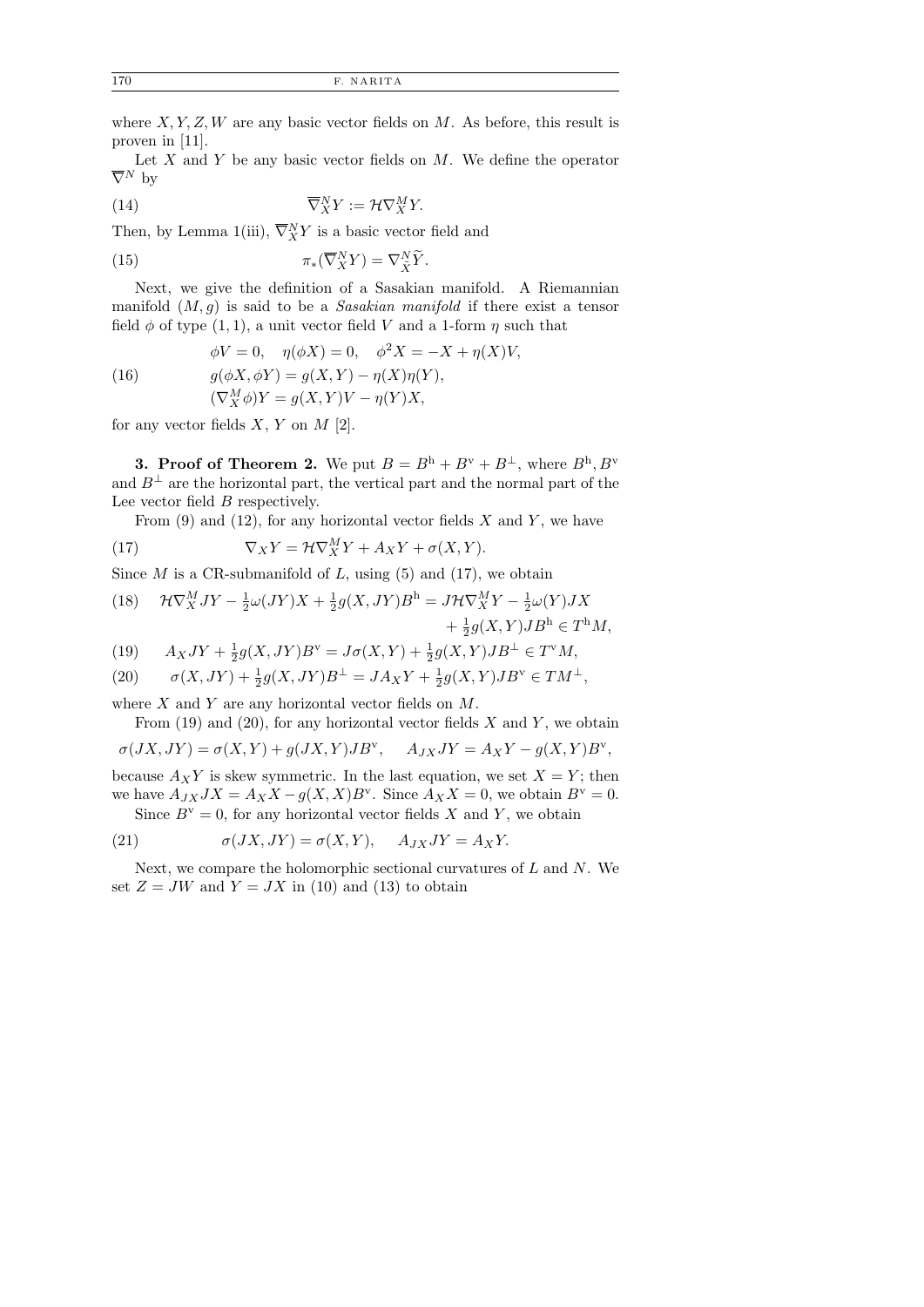$(22)$   $R^{L}(W, JW, X, JX)$ 

$$
= R^N(\widetilde{W}, J'\widetilde{W}, \widetilde{X}, J'\widetilde{X})
$$
  
\n
$$
- g(A_{JX}JW, A_XW) - g(A_XJW, A_WJX)
$$
  
\n
$$
- 2g(A_XJX, A_WJW) + g(\sigma(X, JW), \sigma(JX, W))
$$
  
\n
$$
- g(\sigma(JX, JW), \sigma(X, W)),
$$

where  $X$  and  $W$  are any basic vector fields on  $M$ .

Setting  $X = W$  in the above equation, using (21), by  $\sigma(X, JX) = 0$ , we obtain

(23)  $R^{L}(X, JX, X, JX) = R^{N}(\tilde{X}, J'\tilde{X}, \tilde{X}, J'\tilde{X}) - 3|A_{X}JX|^{2} - |\sigma(X, X)|^{2}$ .

Thus, for any horizontal unit vector  $X$  on  $M$ , we obtain

(24) 
$$
H^{L}(X) = H^{N}(\pi_{*}X) - 3|A_{X}JX|^{2} - |\sigma(X,X)|^{2}.
$$

Now, we assume that the horizontal component  $B<sup>h</sup>$  of the Lee vector field B is basic and dim  $N \geq 4$ . We put  $B := \pi_*(B^h)$ . Let  $\omega'$  be the 1-form on M induced by the Lee form  $\omega$  on L. For any vector field  $\widetilde{X}$  on N, we set  $\widetilde{\omega}(\widetilde{X}) := \overline{g}(\widetilde{X}, \widetilde{B})$ . Then  $(\pi^*\widetilde{\omega})(X) = \omega'(X)$ , where X is any basic vector field. Since  $\pi^*$  commutes with d and  $\pi$  is a Riemannian submersion,  $\tilde{\omega}$  is closed closed.

From the definition of  $\tilde{\omega}$ , we obtain

(25) 
$$
\overline{g}(\widetilde{X}, \widetilde{B}) \circ \pi = \widetilde{\omega}(\widetilde{X}) \circ \pi = \omega'(X) = \omega(X) = g(X, B),
$$

where X is any vector field on N and  $X = h.l.(X)$ . We define the Weyl connection  $W\check{\nabla}^N$  of N by

(26) 
$$
W\nabla_{\tilde{X}}^N \tilde{Y} = \nabla_{\tilde{X}}^N \tilde{Y} - \frac{1}{2}\tilde{\omega}(\tilde{X})\tilde{Y} - \frac{1}{2}\tilde{\omega}(\tilde{Y})\tilde{X} + \frac{1}{2}\overline{g}(\tilde{X}, \tilde{Y})\tilde{B}.
$$

From Lemma 1, (18), (25) and (26), for any vector fields  $X, Y$  and  $Z$ , we obtain

(27) 
$$
\overline{g}(({}^{W}\nabla_{\tilde{X}}^{N}J')\tilde{Y},\tilde{Z}) \circ \pi
$$
  
\n
$$
= \overline{g}({}^{W}\nabla_{\tilde{X}}^{N}J'\tilde{Y},\tilde{Z}) \circ \pi - \overline{g}(J'({}^{W}\nabla_{\tilde{X}}^{N}\tilde{Y}),\tilde{Z}) \circ \pi
$$
  
\n
$$
= g(\mathcal{H}\nabla_{X}^{M}JY - \frac{1}{2}\omega(JY)X + \frac{1}{2}g(X,JY)B
$$
  
\n
$$
-J\mathcal{H}\nabla_{X}^{M}Y + \frac{1}{2}\omega(Y)JX - \frac{1}{2}g(X,Y)JB, Z) = 0,
$$

where X, Y and Z are the horizontal lifts of  $\widetilde{X}$ ,  $\widetilde{Y}$  and  $\widetilde{Z}$  respectively. Therefore  ${}^{\text{W}}\nabla_{\tilde{X}}^N J' = 0$ , that is, N is a locally conformal Kaehler manifold.

Let  $L$  be a generalized Hopf manifold and let the Lee vector field  $B$  be basic and horizontal. Since the Lee form  $\omega$  of L is parallel, for any vector field X tangent to M, we have  $\nabla_X B = 0$ . Hence, by  $\nabla_X B = \nabla_X^M B + \sigma(X, B)$ ,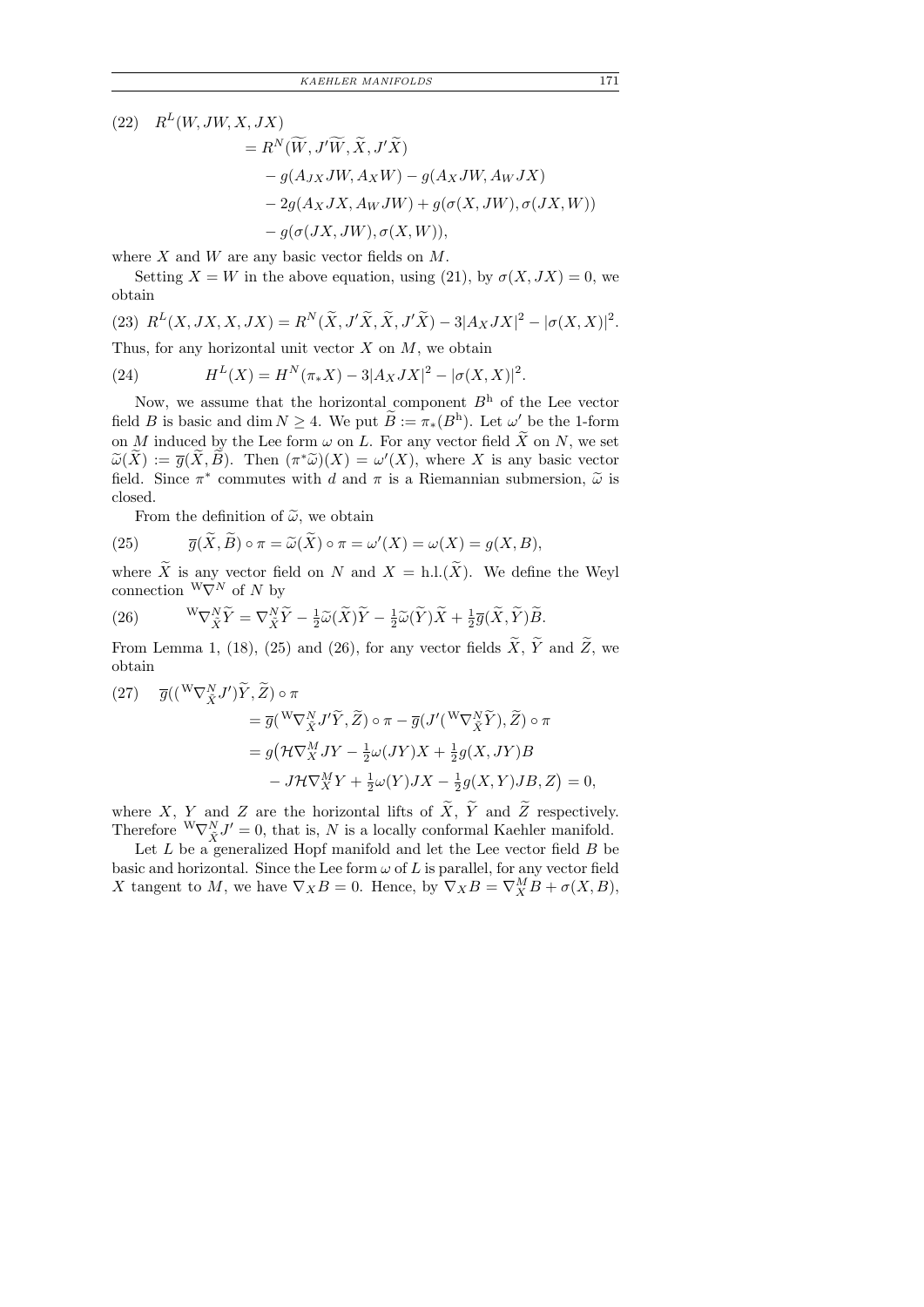we have  $\nabla_X^M B = 0$ . From Lemma 1 and (25), we obtain

$$
\overline{g}(\nabla_{\tilde{X}}^N \widetilde{B}, \widetilde{Y}) \circ \pi = (\widetilde{X}\overline{g}(\widetilde{B}, \widetilde{Y}) - \overline{g}(\widetilde{B}, \nabla_{\tilde{X}}^N \widetilde{Y})) \circ \pi \n= Xg(B, Y) - g(B, \nabla_X^M Y) = g(\nabla_X^M B, Y) = 0,
$$

where  $\widetilde{X}, \widetilde{Y}$  are any vector fields tangent to N, and X, Y are their horizontal lifts. Hence we obtain  $\nabla_{\tilde{X}}^N \tilde{B} = 0$ , that is, N is a generalized Hopf manifold.

 $R$ e m a r k 2. In this theorem, let  $L$  be a locally conformal Kaehler manifold and  $M$  a totally umbilical CR-submanifold of  $L$  and the Lee vector field  $B \in T^{\text{h}}M$ . It is known that if B is tangent to M, then a totally umbilical proper CR-submanifold M of L is totally geodesic [6]. For  $X, Y \in T^{\text{h}}M$ , we have  $A_X Y = \frac{1}{2}$  $\frac{1}{2}V[X,Y]$  (see [11]). Therefore, using (19), we see that the horizontal distribution  $T<sup>h</sup>M$  is integrable and the integral submanifolds are totally geodesic.

4. Proof of Theorem 3. Since  $B \in TM^{\perp}$ , for any vector field X tangent to M, we have  $\omega(X) = 0$ . Since M is a CR-submanifold of L, (5) implies

(28) 
$$
\nabla_X JY + \frac{1}{2}g(X,JY)B = J\nabla_X Y + \frac{1}{2}g(X,Y)JB,
$$

where X and Y are horizontal vector fields. Using  $(17)$  and  $(28)$ , we obtain

(29)  $\mathcal{H}\nabla_X^M JY = J\mathcal{H}\nabla_X^M Y \in T^{\text{h}}M,$ 

(30) 
$$
A_XJY = J\sigma(X,Y) + \frac{1}{2}g(X,Y)JB \in T^vM,
$$

(31)  $\sigma(X, JY) + \frac{1}{2}g(X, JY)B = JA_XY \in TM^{\perp},$ 

where  $X$  and  $Y$  are any horizontal vector fields on  $M$ .

Since  $\pi_*$  is a complex isometry, we have  $\pi_* \circ J = J' \circ \pi_*$ . Therefore, if X is a basic vector field,  $JX$  is also a basic vector field. Using Lemma 1, (15) and (29), we have

$$
\nabla_{\tilde{X}}^N J' \tilde{Y} = J' \nabla_{\tilde{X}}^N \tilde{Y}.
$$

Hence N is a Kaehler manifold.

**5. Proof of Theorem 4.** Since L is a  $P_0K$ -manifold, we have  ${}^{\text{W}}R = 0$ and  $\nabla \omega = 0$ . We set  $c := |\omega|/2$ . Since  $\nabla \omega = 0$ , we have  $\nabla B = 0$  and  $c = constant$  (see [17]). From (8), we have

(32) 
$$
R^{L}(X,Y)Z = \frac{1}{4}\{[\omega(X)Y - \omega(Y)X]\omega(Z) + [g(X,Z)\omega(Y) - g(Y,Z)\omega(X)]B\} + c^{2}(g(Y,Z)X - g(X,Z)Y).
$$

Using  $\nabla \omega = 0$  and  $\nabla B = 0$ , we obtain  $\nabla R^L = 0$  (see [6]). Since  $B \in TM^{\perp}$ , using (10) and (32), for any vector fields X, Y, Z and  $\hat{W}$  tangent to M, we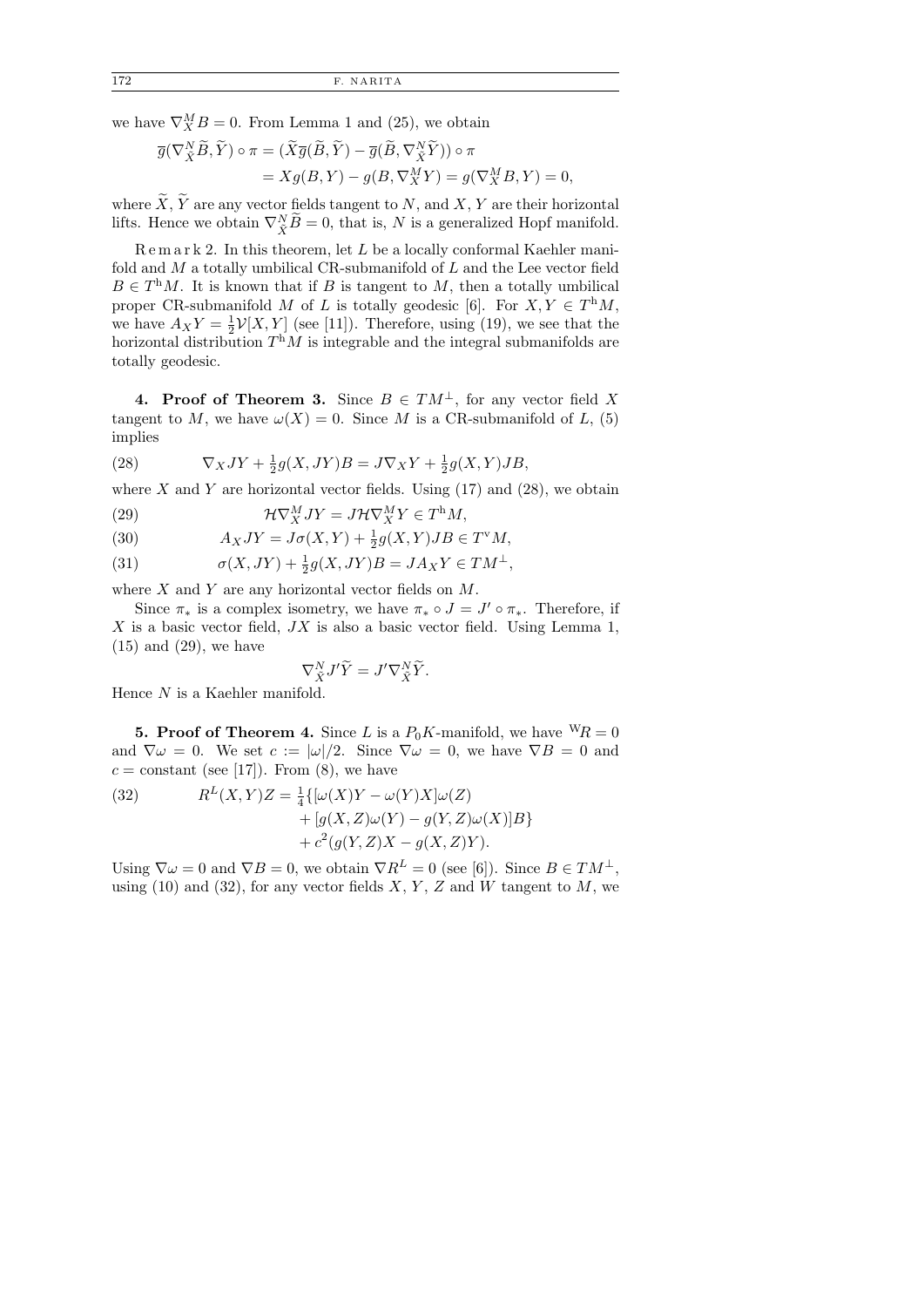have

(33) 
$$
R^M(W, Z, X, Y) = c^2(g(Y, Z)g(X, W) - g(X, Z)g(Y, W))
$$
  
  $+ g(\sigma(Y, Z), \sigma(X, W)) - g(\sigma(X, Z), \sigma(Y, W)).$ 

Since  $M$  is a totally umbilical submanifold of  $L$  and the mean curvature vector is parallel, the second fundamental form is parallel. Thus  $M$  is a locally symmetric space. Using (33) and  $\sigma(X, Y) = g(X, Y) \rho$ , for  $X, Y, Z \in$  $T^{\text{h}}M$  and  $V \in T^{\text{v}}M$ , we obtain  $R^M(X,Y,Z,V) = 0$ . Moreover, since  $\sigma(X, Y) = g(X, Y) \varrho$  and  $B \in TM^{\perp}$ , the fibers of  $\pi$  are totally geodesic [6]. Hence the reflections  $\varphi_{\pi^{-1}(x)}$  with respect to the fibers are isometries [4]. Therefore N is a locally symmetric space [4], [9]. From Theorem 3, N is a Kaehler manifold. Using  $(32)$ , for any horizontal unit vector X, we get  $H^L(X) = c^2$ . Thus, from (24), we have  $H^N(\widetilde{X}) > 0$ , where  $\widetilde{X}$  is any unit tangent vector.

6. Proof of Theorem 5. Since L is a  $P_0K$ -manifold, the maximal integral submanifold  $M$  of  $\mathcal M$  is a totally geodesic submanifold of  $L$  (see  $[17]$ ). From  $(33)$ , we have

(34) 
$$
R^M(W, Z, X, Y) = c^2(g(Y, Z)g(X, W) - g(X, Z)g(Y, W)),
$$

where X, Y, Z and W are any vector fields tangent to M and  $c = |\omega|/2$ is constant. Using (13) and (34), we obtain

(35) 
$$
R^{N}(\widetilde{X}, \widetilde{Y}, \widetilde{X}, \widetilde{Y}) = c^{2}(g(Y, Y)g(X, X) - g(X, Y)g(X, Y)) + 3g(A_{X}Y, A_{X}Y),
$$

where  $\widetilde{X}, \widetilde{Y}$  are vector fields on N and X, Y are their respective horizontal lifts. For each plane p in the tangent space  $T_xN$ , the sectional curvature  $K^N(p)$  of N is

(36) 
$$
K^{N}(p) = c^{2} + 3|A_{X}Y|^{2},
$$

where  $\widetilde{X}, \widetilde{Y}$  is an orthonormal basis for p. Let  $\{\widetilde{X}_i, J'\widetilde{X}_i\}$   $(i = 1, ..., m)$  be an orthonormal basis for  $T_xN$ ,  $\dim(N) = 2m$ . We denote the Ricci tensor of N by  $Ric^N$ . Then

$$
\operatorname{Ric}^N(\widetilde{X}, \widetilde{X}) = \sum_{i=1}^m R^N(\widetilde{X}_i, \widetilde{X}, \widetilde{X}_i, \widetilde{X}) + \sum_{i=1}^m R^N(J'\widetilde{X}_i, \widetilde{X}, J'\widetilde{X}_i, \widetilde{X}).
$$

From (30) and (31), we get  $A_{X_i} X_j = 0$ ,  $A_{JX_i} X_j = 0$  ( $i \neq j$ ),  $A_{JX_i} X_i =$  $-\frac{1}{2}$  $\frac{1}{2}JB$  and  $A_{JX_i}JX_j = 0$ ,  $(i, j = 1, ..., m)$ . Now, we compute the scalar curvature  $s^N(x)$  of  $N$ :

$$
s^N(x) = \sum_{j=1}^m \text{Ric}^N(\widetilde{X}_j, \widetilde{X}_j) + \sum_{j=1}^m \text{Ric}^N(J'\widetilde{X}_j, J'\widetilde{X}_j) = c^2(4m^2 + 6m).
$$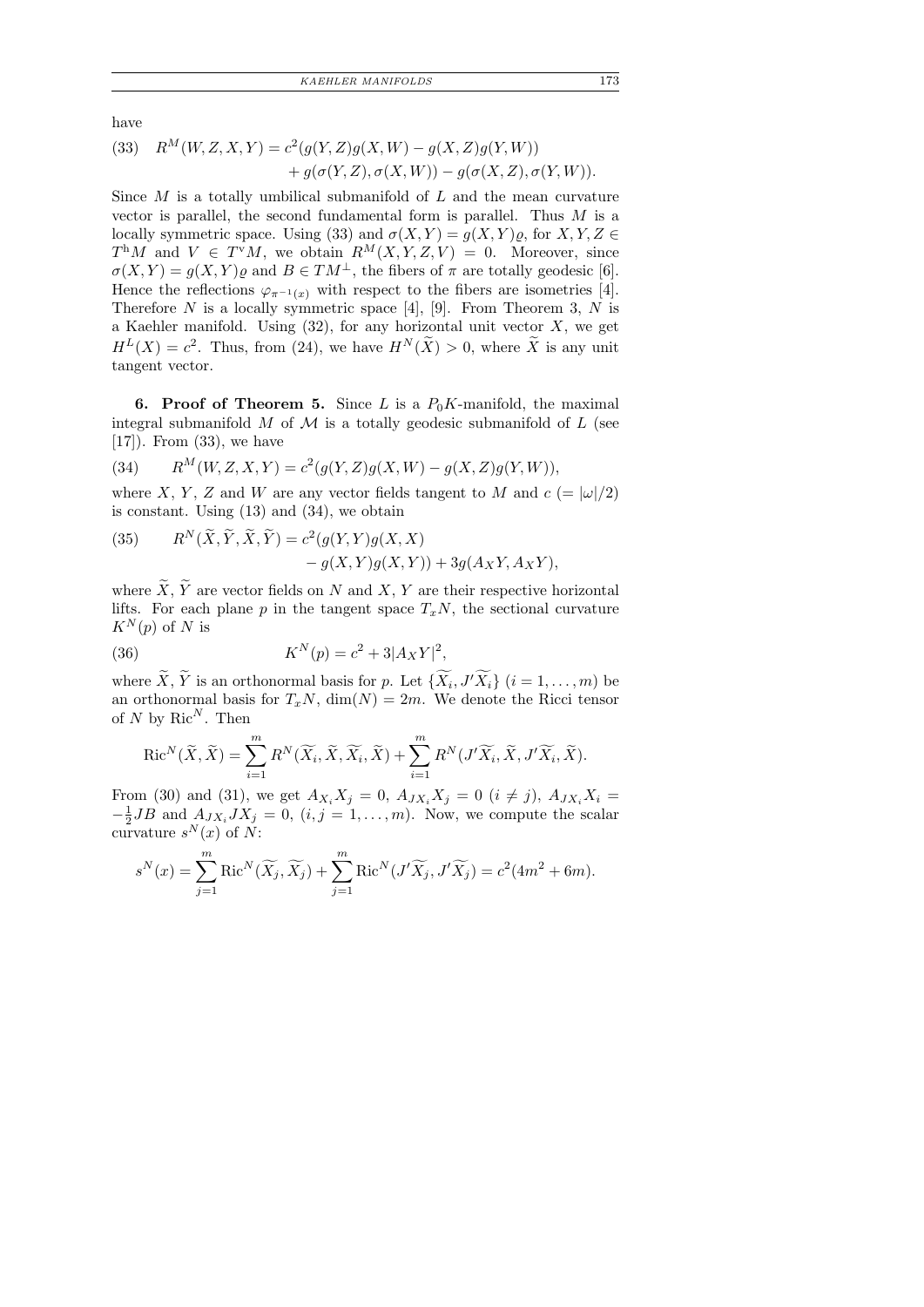174 F. NAR ITA

Since  $L$  is complete and  $M$  is a totally geodesic submanifold of  $L, M$  is complete. Since M is complete and  $\pi : M \to N$  is a Riemannian submersion,  $N$  is complete [11]. From Theorem 3,  $N$  is a Kaehler manifold.

It is known that a complete Kaehler manifold with constant scalar curvature and with positive sectional curvature is isometric to the complex projective space  $P_m(\mathbb{C})$  (see [1]). Therefore N is isometric to  $P_m(\mathbb{C})$ .

7. Proof of Theorem 6. For the Lee vector field  $B$ , we set

(37) 
$$
C := B/\sqrt{g(B,B)}.
$$

We define a vector field V, a 1-form  $\eta$  and a tensor field  $\phi$  of type (1, 1) on  $M<sub>by</sub>$ 

(38) 
$$
V = JC, \quad \eta(X) = g(X, V), \quad JX = \phi X - \eta(X)C.
$$

Since L is a Hermitian manifold,  $(M, \phi, V, \eta, g)$  admits an almost contact metric structure [2], [17].

Let  $\mathcal{H}X$  and  $\mathcal{V}X$  be the  $T^hM$  part and  $T^vM$  part of  $X \in TM$  respectively. We set  $\sigma(X, Y) = -k(X, Y)C$ . From (5), for any vector field X in  $T<sup>h</sup>M$ , we obtain

(39) 
$$
\nabla_V JX = J\nabla_V X.
$$

Using  $\nabla_V X = \nabla_V^M X - k(V, X)C$ , by (39), we have the following equations:

(40) 
$$
\mathcal{H}\nabla_V^M JX = J\mathcal{H}\nabla_V^M X \in T^{\text{h}}M,
$$

(41) 
$$
\mathcal{V}\nabla^M_V JX = -k(V,X)V \in T^vM,
$$

(42) 
$$
-k(V, JX)C = J\mathcal{V}\nabla_V^MX \in TM^{\perp},
$$

where X is any vector field in  $T^hM$ . From (38) and (40), for any vector fields X and Y in  $T<sup>h</sup>M$ , we obtain

(43) 
$$
g((\nabla_V^M \phi)X, Y) = g(\nabla_V^M \phi X - \phi \nabla_V^M X, Y) = g(\mathcal{H} \nabla_V^M JX - J\mathcal{H} \nabla_V^M X, Y) = 0.
$$

From the  $T^{\text{h}}M$  part of (5) and (38), for any vector fields X and Y in  $T^{\text{h}}M$ , we obtain

(44) 
$$
\mathcal{H}\nabla^M_X \phi Y = \phi \mathcal{H} \nabla^M_X Y.
$$

Now, for any vector fields X and Y tangent to M, we assume  $k(X, Y) =$  $\left(\frac{1}{2}\right)$  $\frac{1}{2}\sqrt{\omega(B)}-1\big)g(X,Y)+\alpha\eta(X)\eta(Y)$ . Let V and W be any vector fields in  $\widetilde{T}^{V}M$  and X be any vector field in  $T^{h}M$ . From (42), we obtain  $\mathcal{V}\nabla_{V}^{M}X=0$ , because  $k(X, V) = 0$ . Using (5), we obtain  $g(J\mathcal{H}\nabla_{V}^{M}W, X) = g(\mathcal{H}\nabla_{V}JW, X)$  $= -g(\sigma(V, X), JW) = 0.$  Hence, we get  $\mathcal{H}\nabla^M_V W = 0.$ 

We shall prove that  $(M, \phi, V, \eta, g)$  admits a Sasakian structure. Let X, Y and Z be any vector fields tangent to M. Using  $(44)$  and the above result,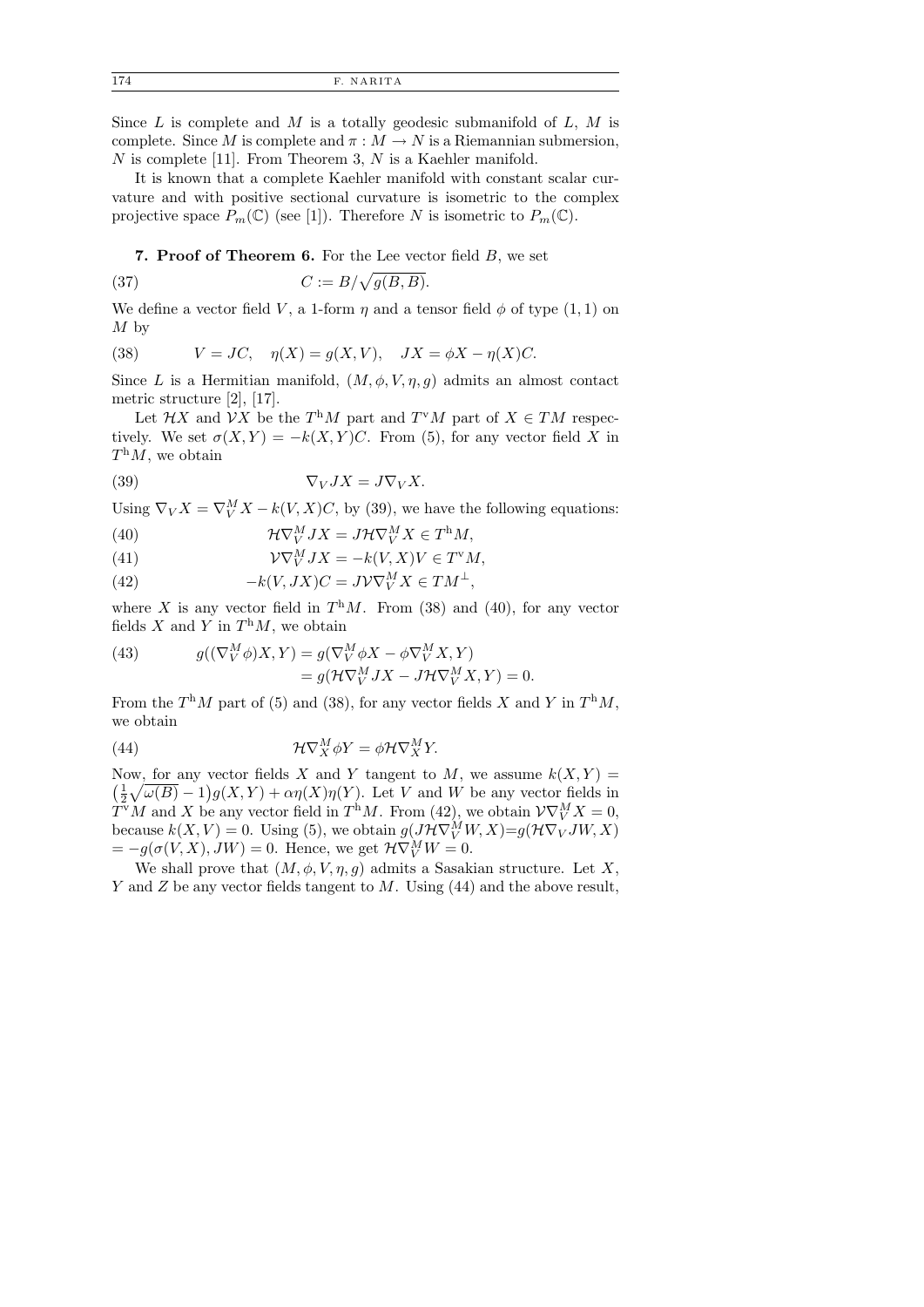we have

$$
g((\nabla_X^M \phi)Y, Z)
$$
  
\n
$$
= g((\nabla_X^M \phi)Y, \mathcal{H}Z) + g((\nabla_X^M \phi)Y, \mathcal{V}Z)
$$
  
\n
$$
= g(\nabla_X^M \phi Y, \mathcal{H}Z) - g(\phi \nabla_X^M Y, \mathcal{H}Z) + g(\nabla_X^M \phi Y, \mathcal{V}Z)
$$
  
\n
$$
- g(\phi \nabla_X^M Y, \mathcal{V}Z)
$$
  
\n
$$
= g(\nabla_{\mathcal{H}X}^M \phi \mathcal{H}Y, \mathcal{H}Z) + g(\nabla_{\mathcal{H}X}^M \phi \mathcal{V}Y, \mathcal{H}Z) + g(\nabla_{\mathcal{V}X}^M \phi \mathcal{H}Y, \mathcal{H}Z)
$$
  
\n
$$
+ g(\nabla_{\mathcal{V}X}^M \phi \mathcal{V}Y, \mathcal{H}Z) - g(\phi \nabla_{\mathcal{H}X}^M \mathcal{H}Y, \mathcal{H}Z) - g(\phi \nabla_{\mathcal{H}X}^M \mathcal{V}Y, \mathcal{H}Z)
$$
  
\n
$$
- g(\phi \nabla_{\mathcal{V}X}^M \mathcal{H}Y, \mathcal{H}Z) - g(\phi \nabla_{\mathcal{V}X}^M \mathcal{V}Y, \mathcal{H}Z) + g(\nabla_{\mathcal{V}X}^M \phi \mathcal{H}Y, \mathcal{V}Z)
$$
  
\n
$$
+ g(\nabla_{\mathcal{H}X}^M \phi \mathcal{V}Y, \mathcal{V}Z) + g(\nabla_{\mathcal{V}X}^M \phi \mathcal{H}Y, \mathcal{V}Z) + g(\nabla_{\mathcal{V}X}^M \phi \mathcal{V}Y, \mathcal{V}Z)
$$
  
\n
$$
- g(\phi \nabla_{\mathcal{V}X}^M \mathcal{H}Y, \mathcal{V}Z) - g(\phi \nabla_{\mathcal{H}X}^M \mathcal{V}Y, \mathcal{V}Z) - g(\phi \nabla_{\mathcal{V}X}^M \mathcal{H}Y, \mathcal{V}Z)
$$

Using the  $T^{v}M$  part of (5) and the assumption, we obtain

(45) 
$$
g(\nabla^M_{\mathcal{H}X} \phi \mathcal{H}Y, V) = g(\mathcal{V}\nabla^M_{\mathcal{H}X} J\mathcal{H}Y, V) = -k(\mathcal{H}X, \mathcal{H}Y) + \frac{1}{2}g(\mathcal{H}X, \mathcal{H}Y)\sqrt{\omega(B)} = g(\mathcal{H}X, \mathcal{H}Y).
$$

Thus, by (43) and (45),

(46) 
$$
g((\nabla_X^M \phi)Y, Z) = g(V, VZ)g(\mathcal{H}X, \mathcal{H}Y) - g(V, VY)g(\mathcal{H}X, \mathcal{H}Z).
$$

On the other hand,

$$
g(g(X, Y)V - \eta(Y)X, Z) = g(\mathcal{H}X, \mathcal{H}Y)g(V, \mathcal{V}Z) + g(\mathcal{V}X, \mathcal{V}Y)g(V, \mathcal{V}Z)
$$
  

$$
- g(\mathcal{H}X, \mathcal{H}Z)g(V, \mathcal{V}Y) - g(\mathcal{V}X, \mathcal{V}Z)g(V, \mathcal{V}Y)
$$
  

$$
= g(V, \mathcal{V}Z)g(\mathcal{H}X, \mathcal{H}Y) - g(V, \mathcal{V}Y)g(\mathcal{H}X, \mathcal{H}Z).
$$

Therefore

(47) 
$$
(\nabla_X^M \phi)Y = g(X, Y)V - \eta(Y)X.
$$

Hence  $(M, \phi, V, \eta, g)$  is a Sasakian manifold.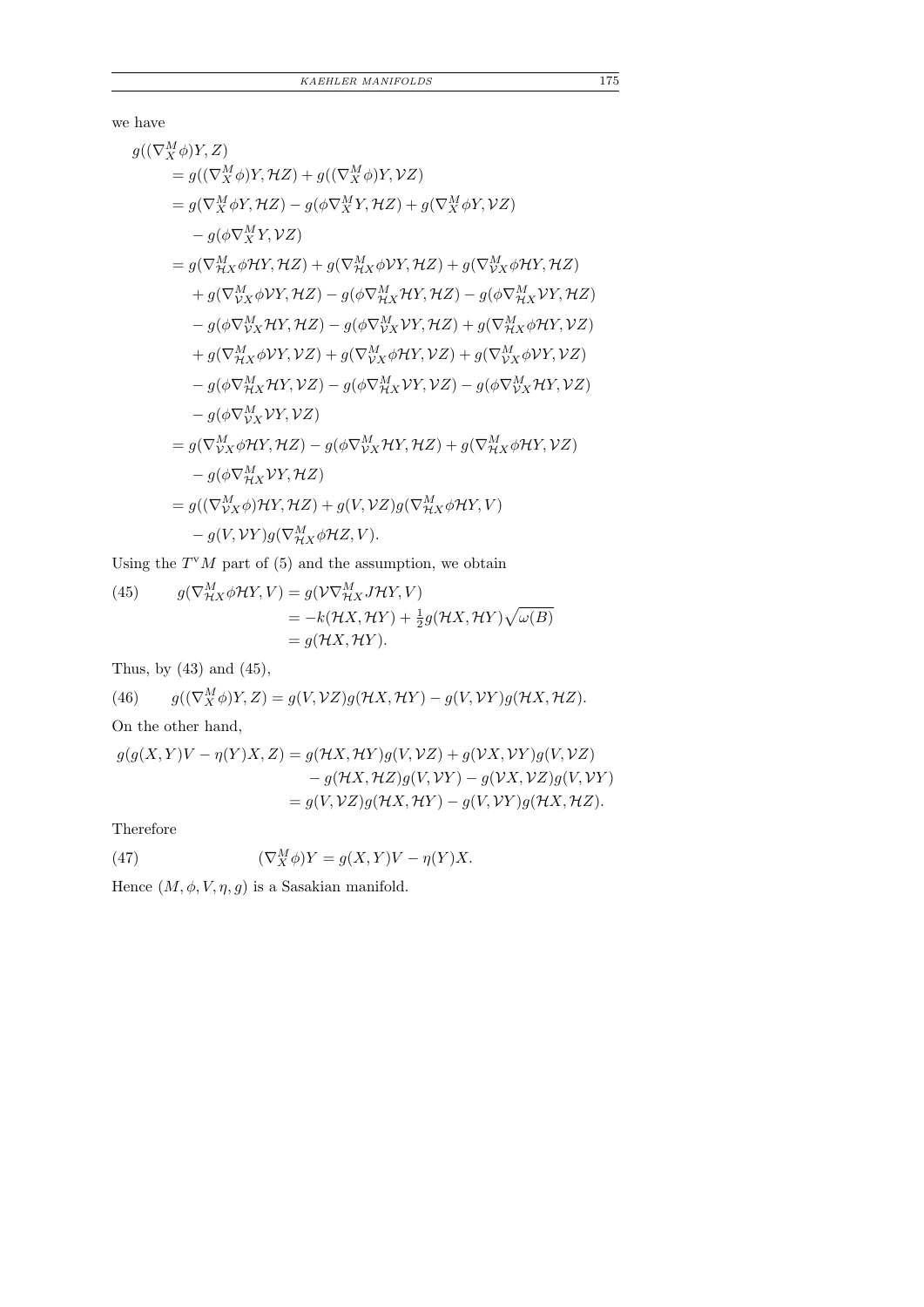176 F. NAR ITA

Conversely, assume that  $(M, \phi, V, \eta, g)$  is a Sasakian manifold. Let X and Y be any vector fields tangent to  $M$ . From  $(9)$  and  $(38)$ , we obtain

$$
\nabla_X JY - J\nabla_X Y = \nabla_X (\phi Y - \eta(Y)C) - J(\nabla_X^M Y + \sigma(X, Y))
$$
  
=  $\nabla_X \phi Y - \nabla_X (\eta(Y)C) - \phi \nabla_X^M Y + \eta(\nabla_X^M Y)C - J\sigma(X, Y)$   
=  $(\nabla_X^M \phi)Y - k(X, \phi Y)C - X\eta(Y)C$   
 $- \eta(Y)\nabla_X C + \eta(\nabla_X^M Y)C + k(X, Y)V.$ 

On the other hand, by (5),

$$
\nabla_X JY - J\nabla_X Y = \frac{1}{2}\omega(JY)X - \frac{1}{2}g(X,JY)B + \frac{1}{2}g(X,Y)JB
$$
  
= 
$$
-\frac{1}{2}\sqrt{\omega(B)}\eta(Y)X - \frac{1}{2}g(X,\phi Y)B + \frac{1}{2}\sqrt{\omega(B)}g(X,Y)V.
$$

From these equations and (47), we have

$$
g(X,Y)V - \eta(Y)X - k(X,\phi Y)C - X\eta(Y)C
$$
  
- 
$$
\eta(Y)\nabla_X C + \eta(\nabla_X^M Y)C + k(X,Y)V
$$
  
= 
$$
-\frac{1}{2}\sqrt{\omega(B)}\eta(Y)X - \frac{1}{2}g(X,\phi Y)B + \frac{1}{2}\sqrt{\omega(B)}g(X,Y)V.
$$

The V component of this equation is

$$
g(X,Y) - \eta(Y)\eta(X) - \eta(Y)g(\nabla_X C, V) + k(X,Y)
$$
  
=  $-\frac{1}{2}\sqrt{\omega(B)}\eta(Y)\eta(X) + \frac{1}{2}\sqrt{\omega(B)}g(X,Y).$ 

Thus

$$
k(X,Y) = \left(\frac{1}{2}\sqrt{\omega(B)} - 1\right)g(X,Y)
$$

$$
-\left(\frac{1}{2}\sqrt{\omega(B)} - 1\right)\eta(X)\eta(Y) + \eta(Y)g(\nabla_X C, V).
$$

Since  $k(X, Y)$  is symmetric, we have  $\eta(Y)q(\nabla_X C, V) = \eta(X)q(\nabla_Y C, V)$ . This equation shows that  $g(\nabla_X C, V) = \beta \eta(X)$ , where  $\beta$  is a function. We set  $\alpha = -\frac{1}{2}$  $\frac{1}{2}\sqrt{\omega(B)} + 1 + \beta$ ; then we have

$$
k(X,Y) = \left(\frac{1}{2}\sqrt{\omega(B)} - 1\right)g(X,Y) + \alpha \eta(X)\eta(Y).
$$

**8. Examples.** (I) Let  $(M, \phi, V, \eta, g)$  be a Sasakian manifold and  $S^1$ the circle with length element  $\omega = dt$ . Then  $S^1 \times M$  is a generalized Hopf manifold with metric  $\omega^2 + g$  and Lee form  $\omega$  (see [17]).

Let  $\mathbb{C}^{n+m}$  be the complex vector space of all  $(n+m)$ -tuples of complex numbers  $z = (z_1, \ldots, z_{n+m})$  and  $a_{kj}$  be positive integers and  $\alpha_{kj}$  be real numbers,  $k = 1, \ldots, m, j = 1, \ldots, n + m$ . Let

$$
f_k(z_1,..., z_{n+m}) = \sum_{j=1}^{n+m} \alpha_{kj} z_j^{a_{kj}}, \quad k = 1, ..., m,
$$

be a collection of complex polynomials. Let  $F = \bigcap_{k=1}^m f_k^{-1}(0)$ . Let  $d_k =$  $LCM(a_{k1}, a_{k2}, \ldots, a_{k,n+m}), q_{kj} = d_k/a_{kj}.$  Suppose that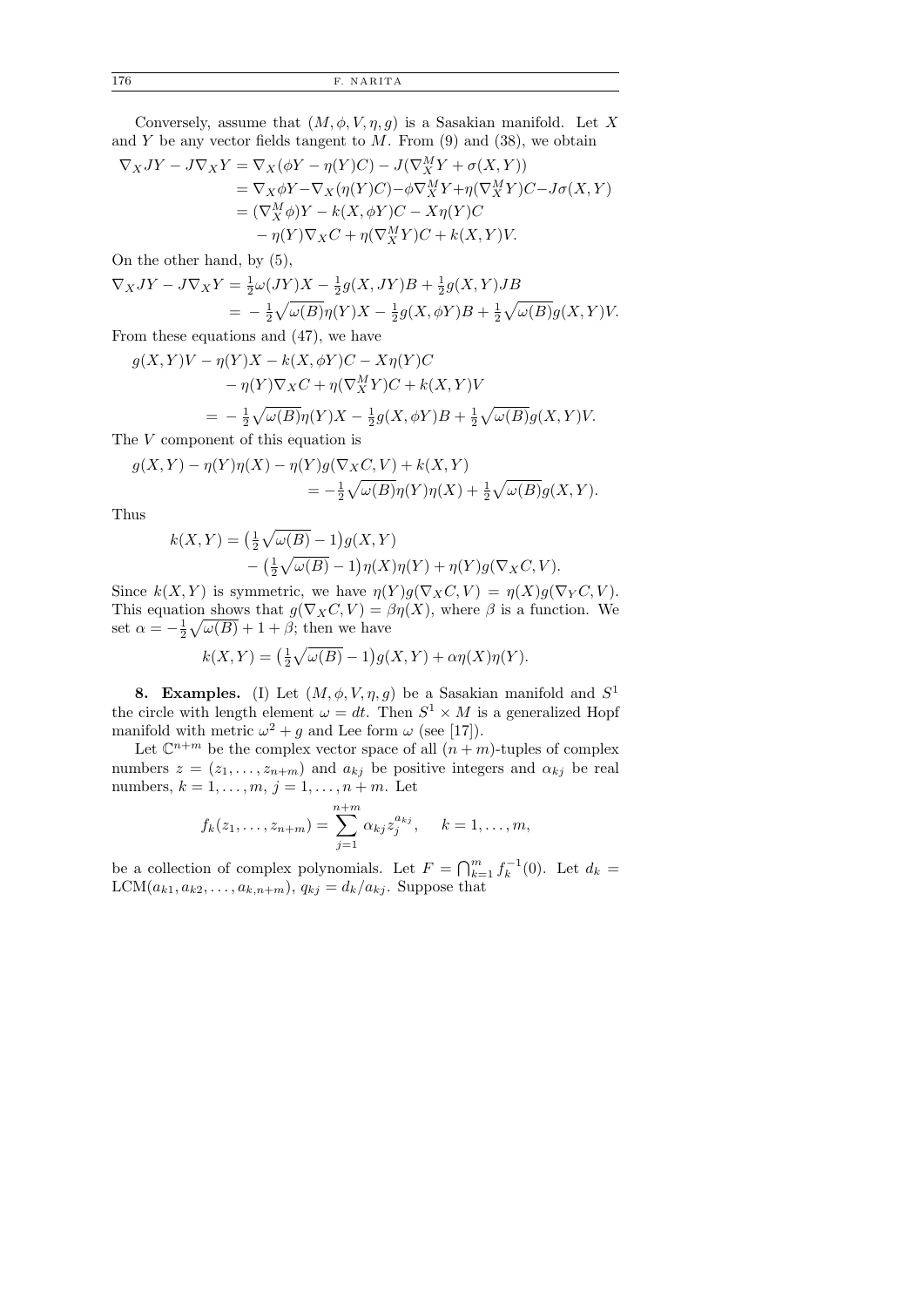- (i) F is a complete intersection of the  $f_k^{-1}(0)$ .
- (ii)  $F$  has an isolated singularity at the origin.
- (iii)  $q_{kj}$  is independent of k (let  $q_i = q_{kj}$ ).

Let  $B^{2n-1} = F \cap S^{2(n+m)-1} \subset \mathbb{C}^{n+m}$ . Then  $B^{2n-1}$  is called a *general*ized Brieskorn manifold [12]. It is a  $(2n - 1)$ -dimensional submanifold in  $S^{2(n+m)-1}$ . Let  $(S^{2(n+m)-1}, \phi, V, \eta, g)$  be the unit sphere with the standard Sasakian structure and imbedded in  $\mathbb{C}^{n+m}$ . Denoting by  $x_1, y_1, \ldots, x_{n+m}$ ,  $y_{n+m}$  the real coordinates of  $\mathbb{C}^{n+m}$  such that  $z_j = x_j + \sqrt{-1} y_j$  (j =  $1, \ldots, n+m$ , we define a real vector field  $\widetilde{V}$  on  $\mathbb{C}^{n+m}$  by

$$
\widetilde{V} = \sum_{j=1}^{n+m} A_j(x_j \partial/\partial y_j - y_j \partial/\partial x_j),
$$

where  $A_j = \gamma q_j$  for a positive constant  $\gamma$   $(j = 1, \ldots, n+m)$ . We set

$$
\mu = \widetilde{V} - V, \quad \widetilde{\eta} = (1 + \eta(\mu))^{-1} \eta, \quad \widetilde{\phi}(X) = \phi(X - \widetilde{\eta}(X)\widetilde{V}), \n\widetilde{g}(X, Y) = (1 + \eta(\mu))^{-1} g(X - \widetilde{\eta}(X)\widetilde{V}, Y - \widetilde{\eta}(Y)\widetilde{V}) + \widetilde{\eta}(X)\widetilde{\eta}(Y),
$$

where X and Y are vector fields on  $S^{2(n+m)-1}$ . Then, by the theorem of Takahashi [13],  $(S^{2(n+m)-1}, \phi, V, \tilde{\eta}, \tilde{g})$  is also a Sasakian manifold. Let  $\iota : B^{2n-1} \to S^{2(n+m)-1}$  be the inclusion mapping. We define four tensor fields  $(\widehat{\phi}, \widehat{V}, \widehat{\eta}, \widehat{g})$  on  $B^{2n-1}$  by

$$
\widehat{\phi} = \widetilde{\phi}_{|B^{2n-1}}, \quad \widehat{V} = \widetilde{V}_{|B^{2n-1}}, \quad \widehat{\eta} = \iota^* \widetilde{\eta}, \quad \widehat{g} = \iota^* \widetilde{g}.
$$

Using calculations similar to those of [13], we can prove that every generalized Brieskorn manifold  $(B^{2n-1},\widehat{\phi},\widehat{V},\widehat{\eta},\widehat{g})$  admits many Sasakian structures. ized Brieskorn manifold  $(B^{2n-1}, \phi, V, \hat{\eta}, \hat{g})$  admits many Sasakian structures.<br>Therefore,  $S^1 \times B^{2n-1}$  is a generalized Hopf submanifold of the generalized Hopf manifold  $S^1 \times S^{2(n+m)-1}$ .

(II) Let  $E^{2n-1}(-3)$  be the Sasakian space form with constant  $\phi$ -sectional curvature −3 with standard Sasakian structure in a Euclidean space. Let  $S^1(r_i)$  be a circle of radius  $r_i$ ,  $i = 1, \ldots, p$ . A pythagorean product  $E^{2(n-p)-1}(-3) \times S^1(r_1) \times \ldots \times S^1(r_p)$  is a pseudo-umbilical generic submanifold of  $E^{2n-1}(-3)$   $(p \ge 2)$  (see [20]). Let  $S^1$  be the circle with length element  $ω$ . Then ω is the Lee form of the generalized Hopf manifold  $S^1 \times E^{2n-1}(-3)$ . Hence  $S^1 \times E^{2(n-p)-1}(-3) \times S^1(r_1) \times \ldots \times S^1(r_p)$  is a CR-submanifold of  $S^1 \times E^{2n-1}(-3)$  satisfying the conditions (a)–(c) and  $S^1 \times E^{2(n-p)-1}(-3)$ is tangent to the Lee vector field of  $S^1 \times E^{2n-1}(-3)$ . The projection

$$
\pi: S^1 \times E^{2(n-p)-1}(-3) \times S^1(r_1) \times \ldots \times S^1(r_p) \to S^1 \times E^{2(n-p)-1}(-3)
$$

is a Riemannian submersion satisfying (d).  $S^1 \times E^{2(n-p)-1}(-3)$  is also a generalized Hopf manifold.

(III) The Hopf manifold  $H_{e^2}^n$  is isometric to  $S^1(1/\pi) \times S^{2n-1}$  (see [17]).  $S^{2n-1}$  is a real hypersurface of  $H_{e^2}^n$  and the Lee vector field of  $H_{e^2}^n$  is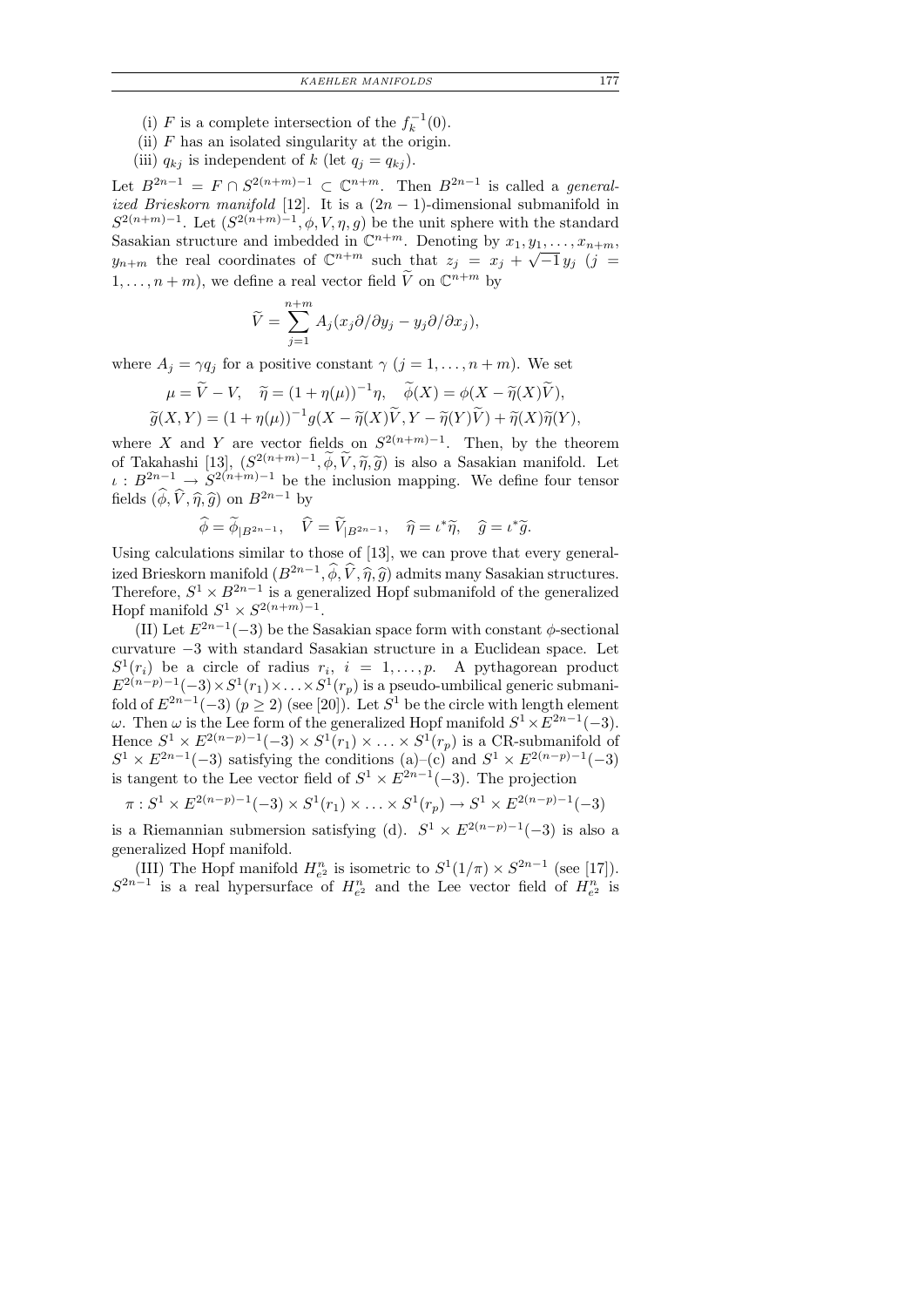normal to  $S^{2n-1}$ .  $S^{2n-1}$  is a CR-submanifold of  $H_{e^2}^n$  satisfying the conditions (a)–(c).  $\pi : S^{2n-1} \to P_{n-1}(\mathbb{C})$  is a Riemannian submersion satisfying (d). From O'Neill [11], for orthonormal horizontal vectors  $X, Y, Y$  $A_X Y = -g(X, JY)JC$ , where J is an almost complex structure on  $H_{e^2}^n$  and C is the unit normal vector to  $S^{2n-1}$ . The holomorphic sectional curvature H of  $P_{n-1}(\mathbb{C})$  is  $H(\widetilde{X}) = 1 + 3|A_XJX|^2 = 4$ , where  $\widetilde{X}$  is any unit vector tangent to  $P_{n-1}(\mathbb{C})$  and  $X = \text{h.l.}(\widetilde{X})$ .

#### *REFERENCES*

- [1] R. L. Bishop and S. I. Goldberg, *On the topology of positively curved Kaehler manifolds II*, Tôhoku Math. J. 17 (1965), 310-318.
- D. E. Blair, *Contact Manifolds in Riemannian Geometry*, Lecture Notes in Math. 509, Springer, Berlin, 1976.
- [3] D. E. Blair and B. Y. Chen, *On CR-submanifolds of Hermitian manifolds*, Israel J. Math. 34 (1979), 353–363.
- [4] B. Y. Chen and L. Van hecke, *Isometric*, *holomorphic and symplectic reflections*, Geom. Dedicata 29 (1989), 259–277.
- [5] S. Dragomir, *On submanifolds of Hopf manifolds*, Israel J. Math. (2) 61 (1988), 98–110.
- [6] —, *Cauchy–Riemann submanifolds of locally conformal Kaehler manifolds*, *I–II*, Geom. Dedicata 28 (1988), 181–197, Atti Sem. Mat. Fis. Univ. Modena 37 (1989), 1–11.
- [7] S. Kobayashi, *Submersions of CR submanifolds*, Tôhoku Math. J. 89 (1987), 95–100.
- [8] S. K o b a y as hi and K. Nomizu, *Foundations of Differential Geometry*, Vols. 1, 2, Interscience Publishers, 1963, 1969.
- [9] F. Narita, *Riemannian submersions and isometric reflections with respect to submanifolds*, Math. J. Toyama Univ. 15 (1992), 83–94.
- [10] —, *Riemannian submersion with isometric reflections with respect to the fibers*, Kodai Math. J. 16 (1993), 416–427.
- [11] B. O'N eill, *The fundamental equations of a submersion*, Michigan Math. J. 13 (1966), 1–20.
- [12] R. C. R and ell, *Generalized Brieskorn manifolds*, Bull. Amer. Math. Soc. 80 (1974), 111–115.
- [13] T. Takahashi, *Deformations of Sasakian structures and its application to the Brieskorn manifolds*, Tˆohoku Math. J. 30 (1978), 37–43.
- [14] Y. Tashiro, *On contact structure of hypersurfaces in complex manifolds*, *I*, ibid. 15 (1963), 62–78.
- [15] I. Vaisman, *On locally conformal almost Kähler manifolds*, Israel J. Math. 24 (1976), 338–351.
- [16] —, *A theorem on compact locally conformal Kähler manifolds*, Proc. Amer. Math. Soc. 75 (1979), 279–283.
- [17] —, *Locally conformal K¨ahler manifolds with parallel Lee form*, Rend. Mat. 12 (1979), 263–284.
- [18] —, *Some curvature properties of locally conformal Kaehler manifolds*, Trans. Amer. Math. Soc. (2) 259 (1980), 439–447.